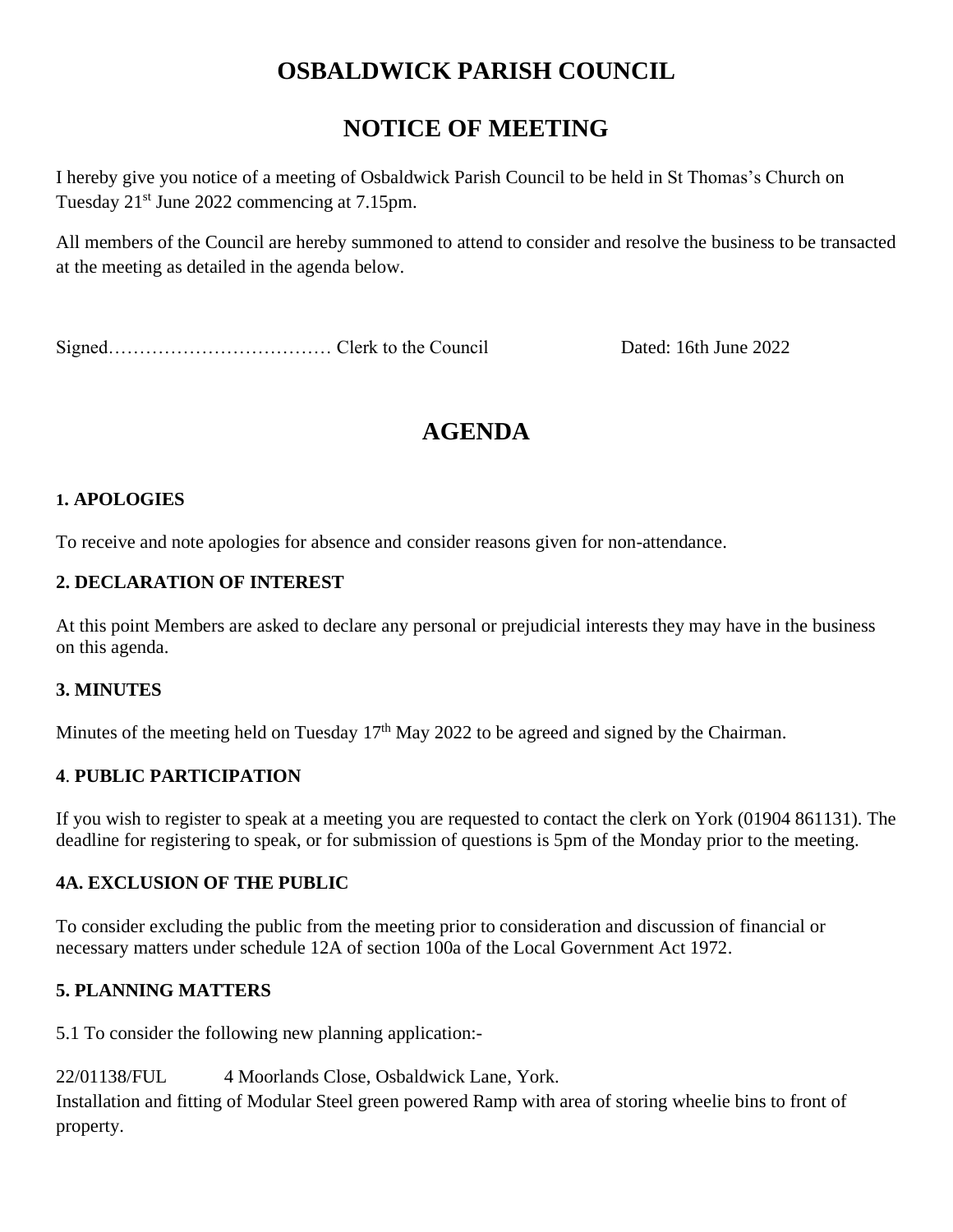5.2 To hear results of applications decided by City of York Council:

## **Approved:-**

22/00892/TCA 67 Osbaldwick Village, Osbaldwick, York Crown reduce 2no. Lawson Cypress trees; crown thin by up to 20%, lateral reduction to lower canopy of 1no. Blue Atlas Cedar - tree works in a Conservation Area.

**Refused:-** None prior to production of the agenda.

**Withdrawn:-** None prior to production of the agenda.

5.3 Other Planning Matters:-

(a) If required, to discuss any future arrangements for the Green burial site.

## **6. YORK LOCAL PLAN**

### **7. CLERK'S REPORT**

#### **8. MATTERS ARISING (not elsewhere on the agenda for information)**

#### **9. COMMUNITY SAFETY ISSUES/POLICING ISSUES**

#### **10. CORRESPONDENCE**

To discuss any correspondence received.

#### **11. FINANCIAL MATTERS**

11.1 To authorise the BACS payments as listed below:-

| L Pink                                | Clerks salary (Net)           | £At Agreed Rate |
|---------------------------------------|-------------------------------|-----------------|
| L Pink                                | Expenses                      | £35.00 $(Est)$  |
| <b>Aspects Horticultural Services</b> | <b>Grass Cutting</b>          | £774.08         |
| <b>Account-ant Yorkshire</b>          | Internal Audit 2021/22        | £150.00         |
| <b>DMK Services</b>                   | Clearing of branches          | £96.00          |
| <b>HMRC</b>                           | Tax & NI                      | £408.56         |
| <b>Autela Payroll Services</b>        | Payroll services inc year end | £64.02          |
| Vertigrow                             | Plants                        | £64.00          |
| Les Ripley                            | Repairs                       | £70.00          |
|                                       |                               |                 |

11.2 To authorise cheque payments as listed.

- 11.3 To discuss approval of any invoices received after production of agenda.
- 11.4 To note receipt of any income.
- 11.5 Any other urgent request submitted prior to the meeting:-

(a) To receive and note the annual internal audit report for 2021/22 included at page 3 of the Annual Governance and Accountability Return 2021/22.

(b) To approve Section 1 - Annual Governance Statement 2021/22 for Osbaldwick Parish Council at page 4 of the Annual Governance and Accountability Return 2021/22.